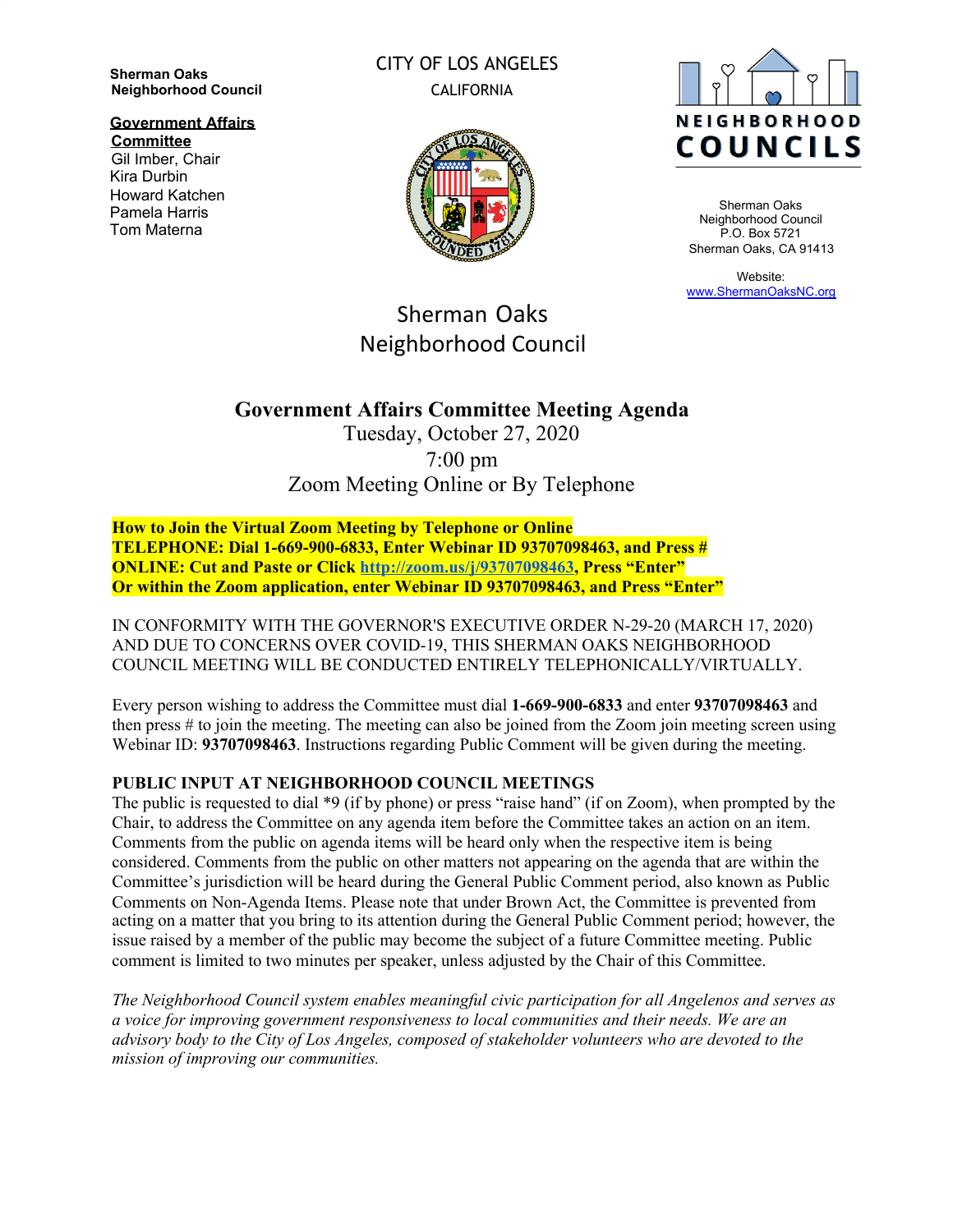Sherman Oaks Neighborhood Council Government Affairs Committee Meeting Agenda, Tuesday, October 27, 2020, 7:00 pm Page 2

- **1. Call to Order**
- **2. Roll Call**
- **3. Administrative Motions**
	- a. Approval of the minutes of the September 22, 2020 meeting.

#### **4. Comments by Public Officials**

#### **5. Chair's Report**

#### **6. Action Items Which May Be Voted Upon**

- a. [CF 20-1225](https://cityclerk.lacity.org/lacityclerkconnect/index.cfm?fa=ccfi.viewrecord&cfnumber=20-1225). LA's Green New Deal / Healthy Soil Strategy / Urban Agriculture / Carbon Sequestration / Water Capture / Composting and Mulching Operations / Development.
	- i. Possible motion and vote.
- b. [CF 20-1267](https://cityclerk.lacity.org/lacityclerkconnect/index.cfm?fa=ccfi.viewrecord&cfnumber=20-1267). Modified Mufflers / Noise-Sensitive Areas / Local Enforcement / Limit Use.
	- i. Possible motion and vote.
- c. [CF 20-1360](https://cityclerk.lacity.org/lacityclerkconnect/index.cfm?fa=ccfi.viewrecord&cfnumber=20-1360). County of Los Angeles Service Commitment Funds / Homelessness Efforts - County Funding Agreement / Homelessness Roadmap Sheltering Plans.
	- i. Possible motion and vote.

## **7. Additional Items for Discussion**

- a. [Community Letter.](https://docs.google.com/document/d/1ghW0b6szuMOCX6ytscuMF5MKLirdYITJTWfrUQPeq8M/edit) Constituent's request for NC endorsement of a letter in support of Police-Free Los Angeles Public Libraries.
	- i. Discussion shall be limited to consideration as to whether Government Affairs wishes to further study this item. The Committee may discuss whether to include this item in a future agenda, but shall take no action nor entertain substantive contemplation in regard to supporting or opposing the content of the aforementioned item.
- b. Possible agenda items for next meeting.

#### **8. Public Comments on Non-Agenda Items Within the Committee's Jurisdiction**

#### **9. Adjournment**

\*All Council File (CF) items contain a hyperlink to the applicable source legislation.

#### **THE AMERICAN WITH DISABILITIES ACT (ADA)**

As a covered entity under Title II of the Americans with Disabilities Act, the City of Los Angeles does not discriminate on the basis of disability and upon request will provide reasonable accommodation to ensure equal access to its programs, services, and activities. Sign language interpreters, assisted listening devices, or other auxiliary aids and/or services may be provided upon request. To ensure availability of